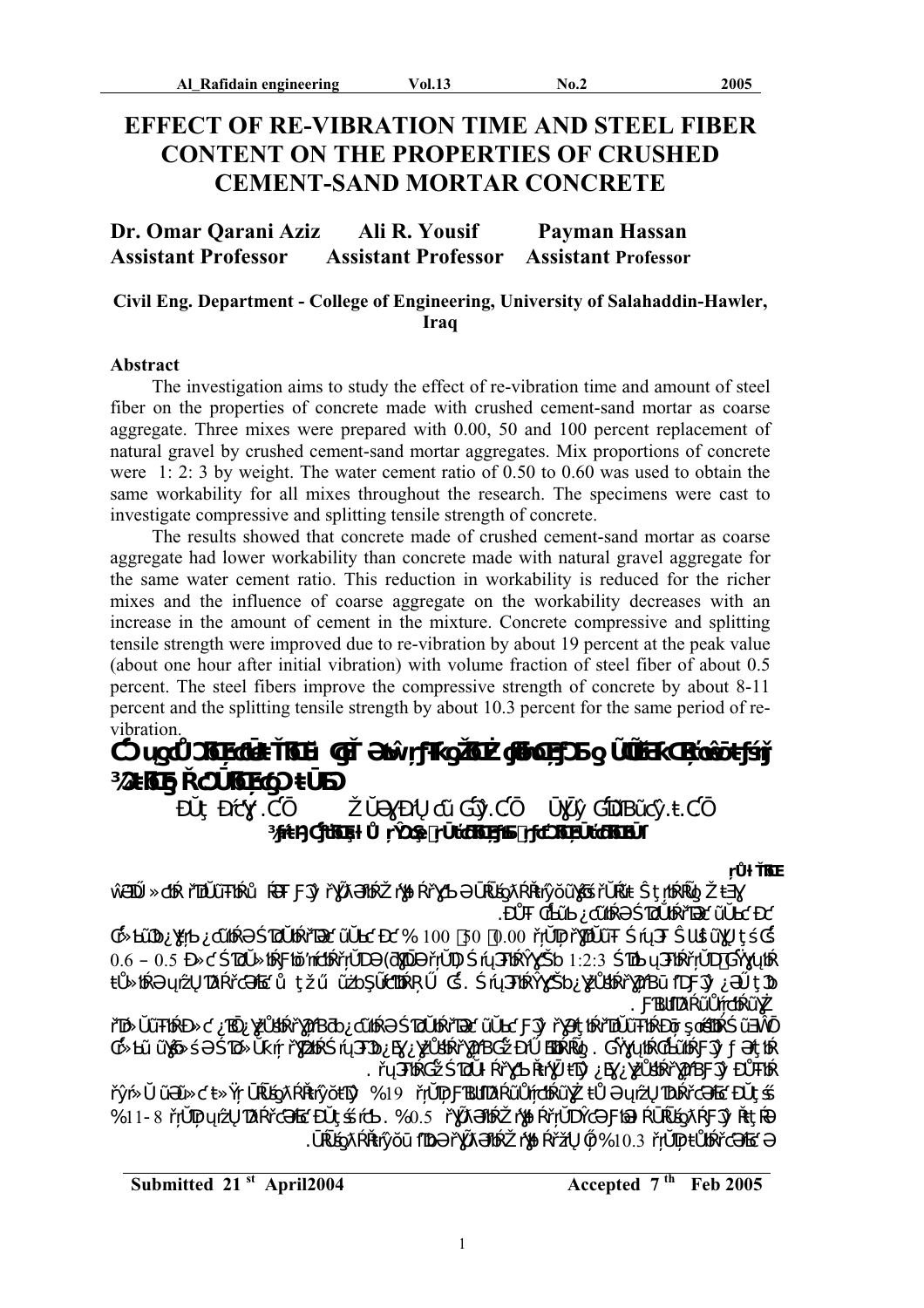### **Introduction**

 Investigations showed that some parts of the world suffer great shortage of natural gravel satisfying the requirements of the coarse aggregate to be used in concrete works.

In regions where natural aggregates are scarce, concrete made with crushed stone or crushed cement-sand mortar, as coarse aggregate may be an adequate alternative. It is well known that the quality of concrete is largely influenced by the properties of the aggregate which occupies about three quarters of its volume. So, special care must be taken in the investigations concerning aggregate $^{[1,2]}$ .

Investigations showed that high strength concrete can be easily produced by using crushed brick as coarse aggregate<sup>[3]</sup>, but few researches are available on using crushed cement-sand mortar as coarse aggregate. Husain H. M.  $^{[4]}$  showed that concrete with compressive strength of about 60-65%. of that made with natural gravel can be obtained. He used concrete mix of 1:2:4 with w/c of 0.55 and cement- sand mortar mix of 1:3 and w/c of 0.4 by weight. Husain et  $al^{[5]}$ concluded that good quality concrete can be made by using crushed cement-sand mortar as coarse aggregates. The compressive and splitting tensile strengths and modulus of elasticity of such concrete were found to be about 91%, 145% and 65% respectively of identical concrete made with natural gravel. The lower unit weight of concrete made with crushed cement- sand mortar aggregate (varied from 2100-2200 kg/m<sup>3</sup>) added advantages to this type of concrete. Yousif A.R. <sup>[6]</sup> tested different mixes (mix A 1:2:4 with natural gravel, mix B 1:2:4 crushed cement-sand as coarse aggregate and mix C 1:2:4 in which coarse and some of other finer sizes are replaced by crushed cement-sand aggregate) are used at different ages (7,14 and 28 days). He concluded that mix B gives compressive strength more than mix A by about 9% while splitting tensile strength was smaller by about 33% at age of 28 days. Mix C gave higher compressive and splitting tensile strength than mix A by about 38% and 49% respectively at the age of about 28 days.

Fiber reinforced concrete is an ordinary concrete with randomly dispersed discrete fibers. Different types of fibers have been used to strengthen the concrete and the cement mortars in the field. These types are asbestos, steel, carbon, glass, and polypropylene and polyethylene fibers  $^{(7)}$ . It has been shown by researchers<sup>[7-1</sup>] <sup>10]</sup> that the addition of steel fibers improves the concrete properties in tension, compression, shear, flexure, ductility, impact resistance…etc.

Vibration of concrete plays an important role in placing high quality concrete especially in the zone adjacent to steel reinforcement and plays a major role in governing the bond strength between the two materials  $\begin{bmatrix} 11,12 \end{bmatrix}$ . It is shown that internal re-vibration provides an increase in compressive strength of concrete ranging form  $(7-19)$ % depending on the concrete mixes<sup>[11,13]</sup> Palanjian et al <sup>[14]</sup> studied the effect of re-vibration time on the compressive, tensile and bond strength of fiber concrete, they found that the compressive and tensile strength of fiber concrete are improved due to re-vibration, the peak value of improvement is found to be at two hours after initial vibration.

The main objectives of this investigation are to study the effect of different amount of steel fiber and re-vibration time on the compressive and tensile strength of concrete made of crushed cement-sand mortar as coarse aggregate.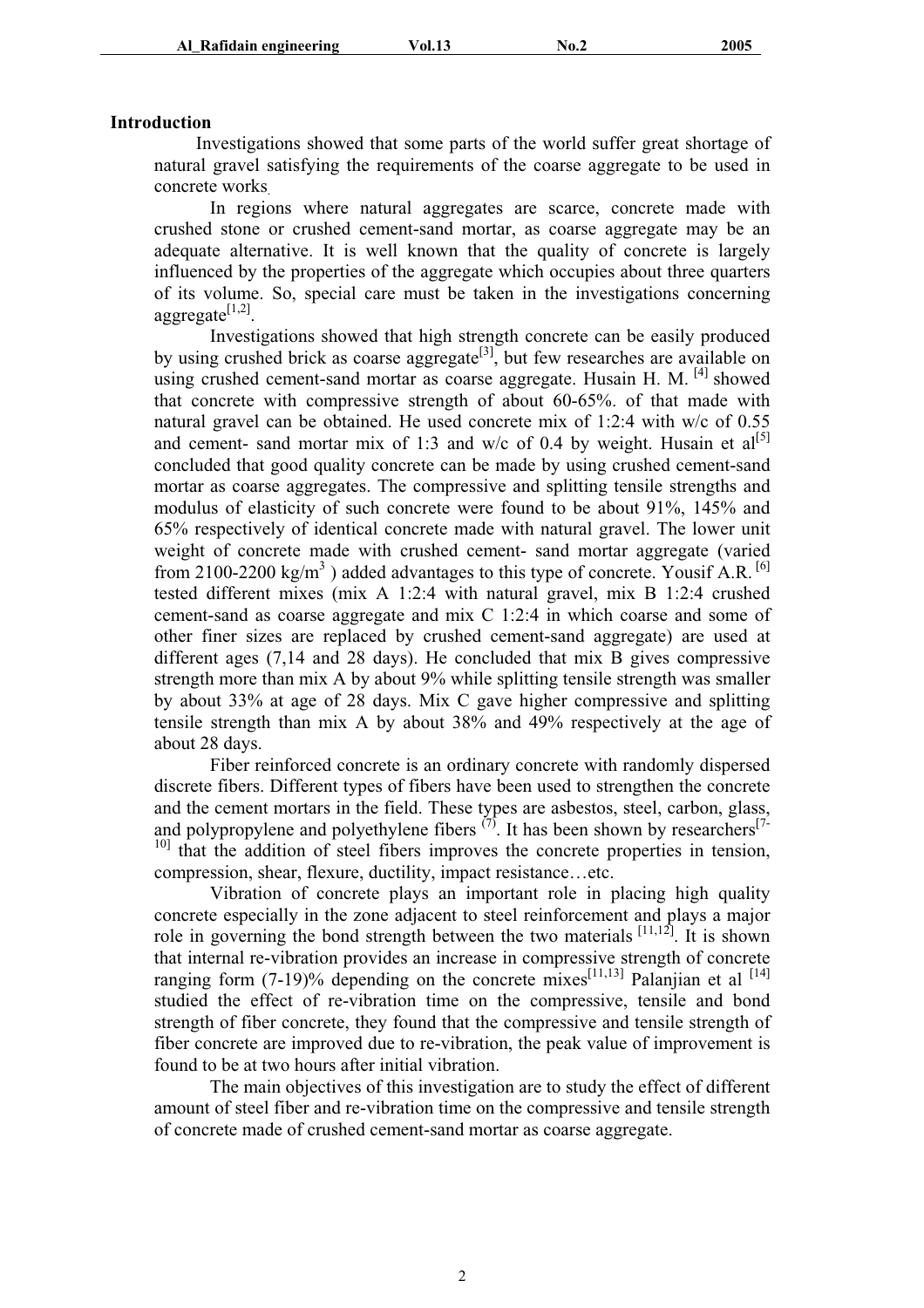### **Experimental Program**

## **1. Materials**

- 1- Cement: type I Portland cement was used throughout the research. It is conforming with ASTM  $C150^{[1]}$ .
- 2- Sand: sand was river sand from Erbil region, which had black appearance, its grading was within ASTM  $C33^{[1]}$  and measured bulk specific gravity based on saturated and surface dry basis was 2.60and fineness modulus of 2.63.
- 3- Natural coarse aggregate (gravel) Local river gravel from Erbil region was used and its grading was within ASTM  $C33$ <sup>[1]</sup>. The bulk specific gravity based on saturated and surface dry basis was 2.70. Drinking water from Erbil water supply was used throughout the research.
- 4- Crushed cement-sand mortar: the cement- sand mortar had 1:2.75 mix proportion (dry basis) and w/c of 0.5 by weight. Mixing was done by tilting mixer. The mortar was cast in one layer in a form of dimensions 750x750x35 mm and compacted by means of a vibrating table. The mortar slabs were left 24 hours in the form then in water for the next 6 days.

 The mortar slabs were crushed at the age of 7 days by a hammer. The crushed mortar particles were soaked in water for further 7 days then sieved into groups. The measured bulk specific gravity based on saturated and surface dry basis was 2.22.

5- Steel fiber: Duform steel fibers were used with tensile strength of 1150 MPa and aspect ratio of 80 (length of 40mm and diameter of 0.5mm).

### **2. Mix proportion**

Three types of mixes were prepared mix A, B and C. The normal concrete with natural gravel (mixA), concrete with 50% of natural grave and 50% of crushed cement-sand mortar coarse aggregates (mix B), and concrete with 100% crushed cement-sand mortar coarse aggregate (mix C). All the mixes had mix proportions of about 1:2:3 (by weight) and w/c was changed from 0.5 to 0.6 to obtain the same workability. Table.1 summarize the details of the specimens.

### **3. Fabrication**

 All the specimens were cast in steel cylinders, diameter of 100mm and height of 200mm, the mixes have been batched in a tilting mixer of 0.08m<sup>3</sup> capacity. First the aggregate and cement were mixed dry for about one minute, then water was poured and fiber was dispersed by means of hand in order to achieve homogeneous mixes. Mixing process was continued until a uniform consistency was attained. Immediately slump tests were carried out according to ASTM standards<sup>[1]</sup> and the slump of the mixes was about 80  $\pm$  10mm. Each cylinder was filled in approximately with two equal layers, each layer initially vibrated for ten seconds using vibrating table (Type WTN, width of 1.2m, length of 3m, height of 60cm, capacity of 20 kN and velocity of vibration is 3000 frequency/min). Specimens for studying the effect of re-vibration were re-vibrated after 0.5, 1.0 and 2 hours respectively for another ten seconds (at these times initial and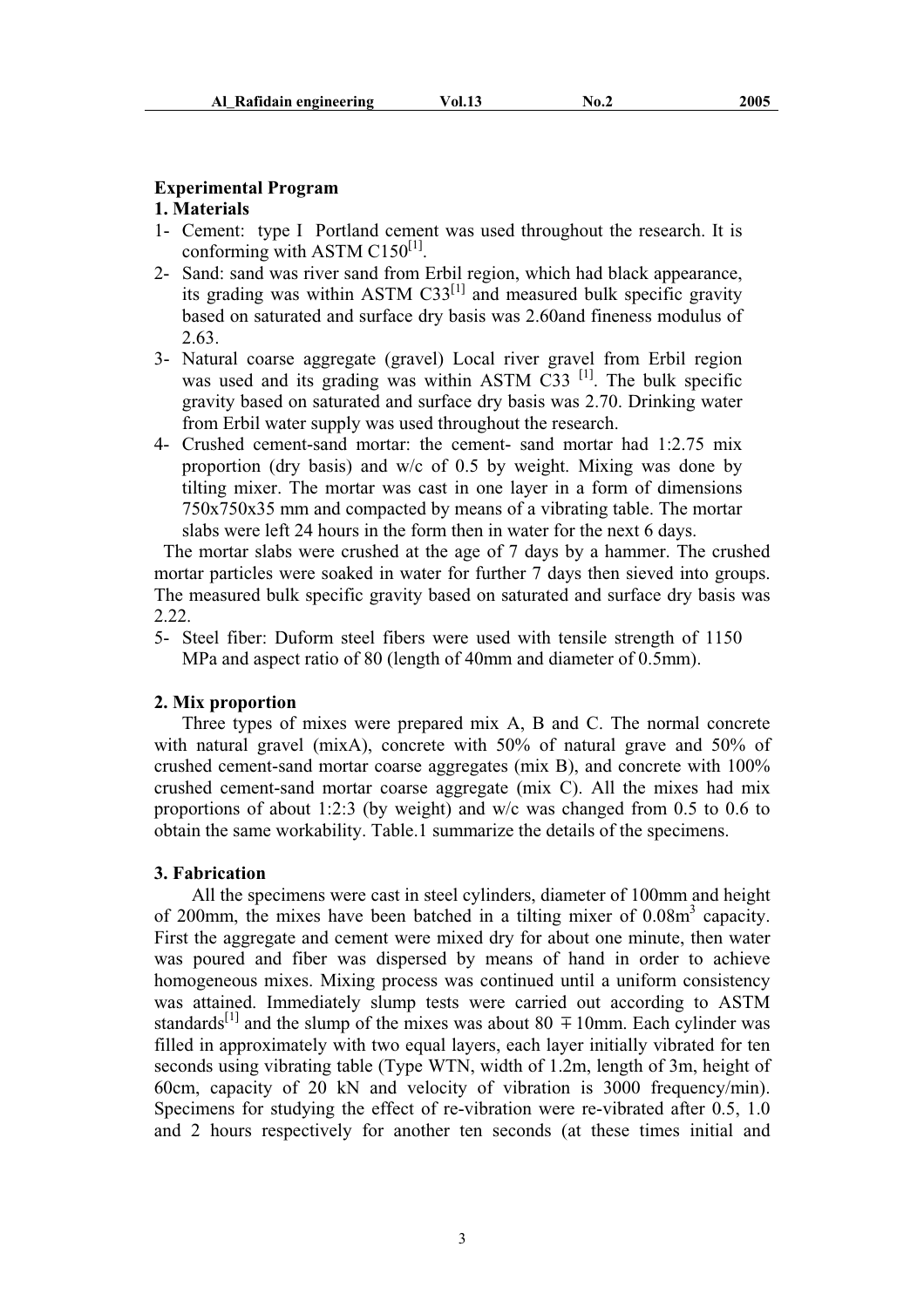approximately final setting times of the cement occurred)  $^{[12,13,14]}$ . All specimens were stripped off their molds after 24 hours and submerged in water at temperature of 20  $\pm$ 2 c<sup>0</sup> until date of testing.

### **4. Testing**

 All the specimens were tested immediately after removing from water at age of 28 days. Compressive and splitting tensile strengths of each group were carried out according to ASTM C192  $\&$  C496<sup>[1]</sup> respectively. Results of the tested specimens are summarized in Table1.

### **Test Results and Discussion**

 The average bulk specific gravity (saturated surface dry) was 2.22 for crushed cement sand mortar aggregates and 2.70 for natural gravel. The value of specific gravity of aggregate is not a measure of its quality, but for material of a given petrologic character, variation in specific gravity would reflect the porosity of the particles.

 The water absorption capacity of crushed cement-sand mortar aggregate is relatively high (2.6)% compared with 0.8% for natural gravel. Water absorption of aggregate in excess of 2 to 3% may indicate unsuitable aggregates. However aggregates which absorb up to 5 to 6% may still be suitable if the pore sizes are  $\text{large}^{[5]}$ , therefore, care should be taken when using the crushed stone and crushed cement-sand mortar aggregates in concrete.

 Crushed cement-sand mortar aggregate mix showed lower workability than natural gravel mix. This behavior is attributed to the high water absorption of the crushed cement-sand aggregate used in making the concrete mixes which results in reducing the net water content required to provide workability. Furthermore crushed cement-sand mortar particles have rougher surface texture and contain higher percentage of flaky and elongated particles than natural gravel. Thus more work is needed to overcome the increased internal friction.

 The difference in workability of the two types of concrete mixes is affected by the coarse aggregate/cement ratio. As coarse aggregate/cement ratio increases, the rate of loss of workability of concrete mixes is lowered. This reduction in workability might be due to the amount of mixing water that might affect to some extent. However the coarse particles become quickly coated with cement paste, particularly in a rich mix which prevents further ingress of water due to sealing or plugging of the surface pores. In lean mixes, ingression of water necessary to saturate the dry aggregate, results in lowering the effective water/cement ratio and workability, this means that the influence of aggregate on the workability decreases with an increase in the richness of the mix.

 It is usual to vibrate concrete immediately after placing so that consolidation is generally completed before the concrete has stiffened. On the basis of the experimental results it appears that concrete can be successfully revibrated up to about 4 hours from the time of  $mixing^{[2]}$ . Re-vibration improve concrete properties, the improvement is more pronounced at earlier ages and is greatest in concrete's liable to high bleeding. For the same reason, re-vibration greatly improves bond between concrete and reinforcement $^{[2]}$ .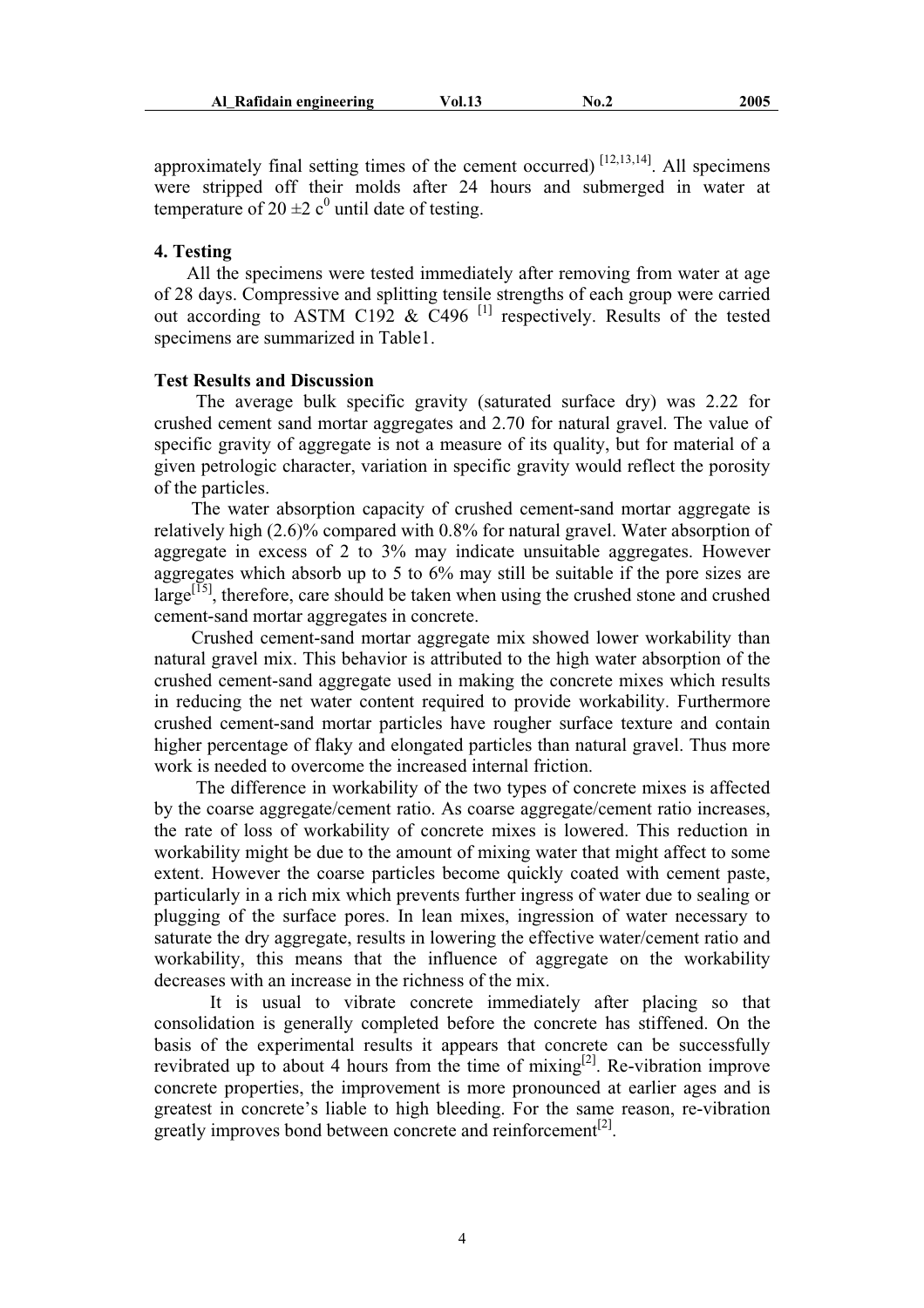## **1. Compressive strength of concrete**

## **1.1 Effect of type of coarse aggregate**

 The results show that, concrete with crushed cement-sand mortar as coarse aggregate has higher compressive strength than the mix with natural gravel as coarse aggregate for the same volume fraction of steel fiber and degree of compaction (Table 1). This can be explained by the fact that crushed cement-sand mortar particles has less effective water/cement ratio, which results from the higher water absorption. Furthermore, crushed cement-sand mortar particles, which are porous and have rough surface texture, make better bond with cement paste when compared with natural river gravel. However, the gain in strength is small when compared with loss of workability of crushed cement-sand mortar mixes, i.e., to obtain a specified compressive strength and given workability, more cement is needed in mixes with crushed cement-sand mortar particles.

### **1.2 Effect of re-vibration time (R.V.T)**

 Compressive strength versus re-vibration time relationship for different volume fraction of steel fibers is shown in Fig.1. Compressive strength reached its maximum value when the concrete mixes re-vibrated at about (1-1.5) hours after initial vibration. The compressive strength of concrete mixes improved due to revibration by about 16.5%, 18.7% and 19% at the peak value (about 1 hour) and with volume fraction of steel fiber 0.5% for mixes A, B and C respectively. It is clear that all the mixes were affected by re-vibration time, but within an optimum time and for low amount of steel fibers. The mechanism which leads to strength improvement due to re-vibration is that the water in the pores comes out and the pores then filled by mortar.

### **1.3 Effect of Volume fraction of steel fibers(** $V_f$ **)**

 The steel fibers change the mode of failure from brittle to ductile especially in higher strength concrete and delay the final failure (i.e. increase the area under the stress-strain curve). As shown in Fig.2, the steel fibers improve the compressive strength for all the mixes by about  $(8-11)$  % for the same period of re-vibration.

## **2. Splitting Tensile strength of concrete**

### **2.1 Effect of type of coarse aggregate**

 It can be noticed that (from results), the crushed cement-sand mortar (as coarse aggregate) concrete exhibits higher splitting tensile strength than natural gravel concrete for the same mix proportion. The reasons for that are as mentioned for compressive strength.

 The ratio of splitting tensile strength of crushed cement-sand mortar to the compressive strength is about 11.7 % (without steel fiber and without revibration), while it is about 10.5% for the natural gravel concrete.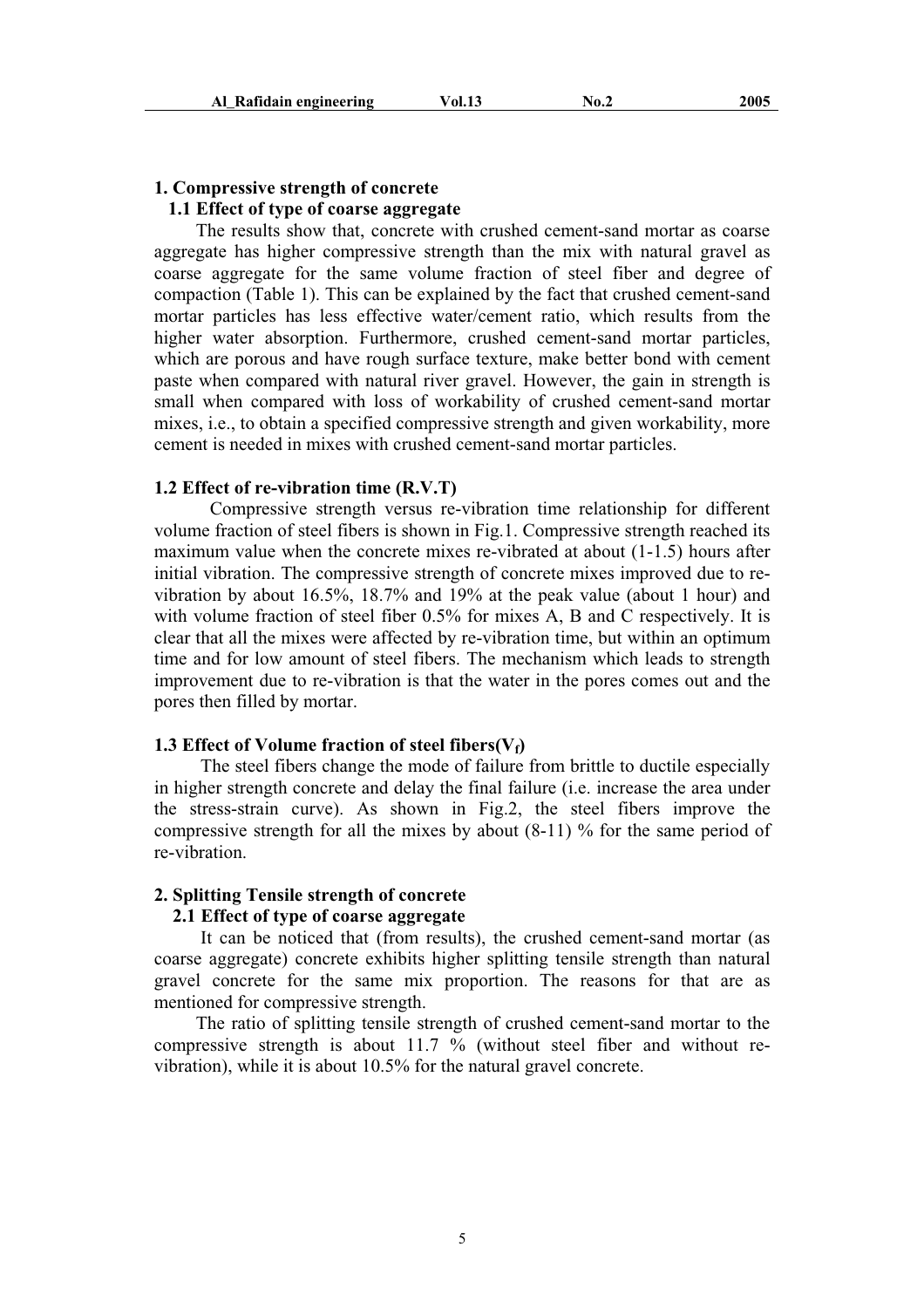### **2.2 Effect of Re-vibration time**

 The splitting tensile strength versus re-vibration time for different percentages of steel fibers is shown in Fig.3. As shown, the specimens have the same behavior as for compressive strength. The splitting tensile strength of concrete for different types of concrete was improved due to re-vibration by about 22.6%, 18.7% and 19% for the volume fraction of steel fiber of about 0.5%.

## **2.3 Effect of volume fraction of steel fibers**

 The splitting tensile strength improved by about 10.7%, 10.8 % and 10.3% for mix A, B and C respectively when the volume fraction of steel fiber increased from 0.00 to 1  $\%$  as shown in Fig.4.

## **Conclusions**

 From the results of the tested specimens, the following conclusions can be made:

- 1. Crushed cement-sand mortar as a coarse aggregate produces concrete of lower workability than natural gravel concrete.
- 2. Compressive and splitting tensile strength of concrete are improved by using steel fiber and re-vibration for the same type of coarse aggregate. Also the steel fibers change the mode of failure from brittle to ductile especially in higher strength concrete mixes and delay the final failure (i.e. increase the area under the stress-strain curve).
- 3. Compressive and splitting tensile strength of concrete made with crushed cement-sand mortar aggregate are higher when compared with concrete made with natural gravel and same water / cement ratio.

Finally the following recommendations can be suggest for the future works:

- More tests are required to show the effect of re-vibration time in full scale members.
- More tests are required to show the effect of steel fibers with high strength concrete for smaller time interval re-vibrations.
- More tests are required to use the crushed cement-sand mortar as a coarse aggregate to show their effect in regions bending, shear, …etc of reinforced concrete members.

#### **References**

- 1- ASTM" American Society for Testing and Materials" 1988.
- 2- Neville, A., H.," Properties of Concrete" Pitman, London, Third Edition, (1981).
- 3- Akhtaruzzaman, Ali A., and Hasnat, Abul"Properties of Concrete Using Brick as Aggregates" Concrete International, No. 2, pp.58-65, (1983).
- 4- Husain, H., M., " Concrete with Coarse Aggregates from Crushed Cement-Sand Mortars" Jordanian Conference on Civil Engineering, 2-4 June , Amman, Jordan, (1992).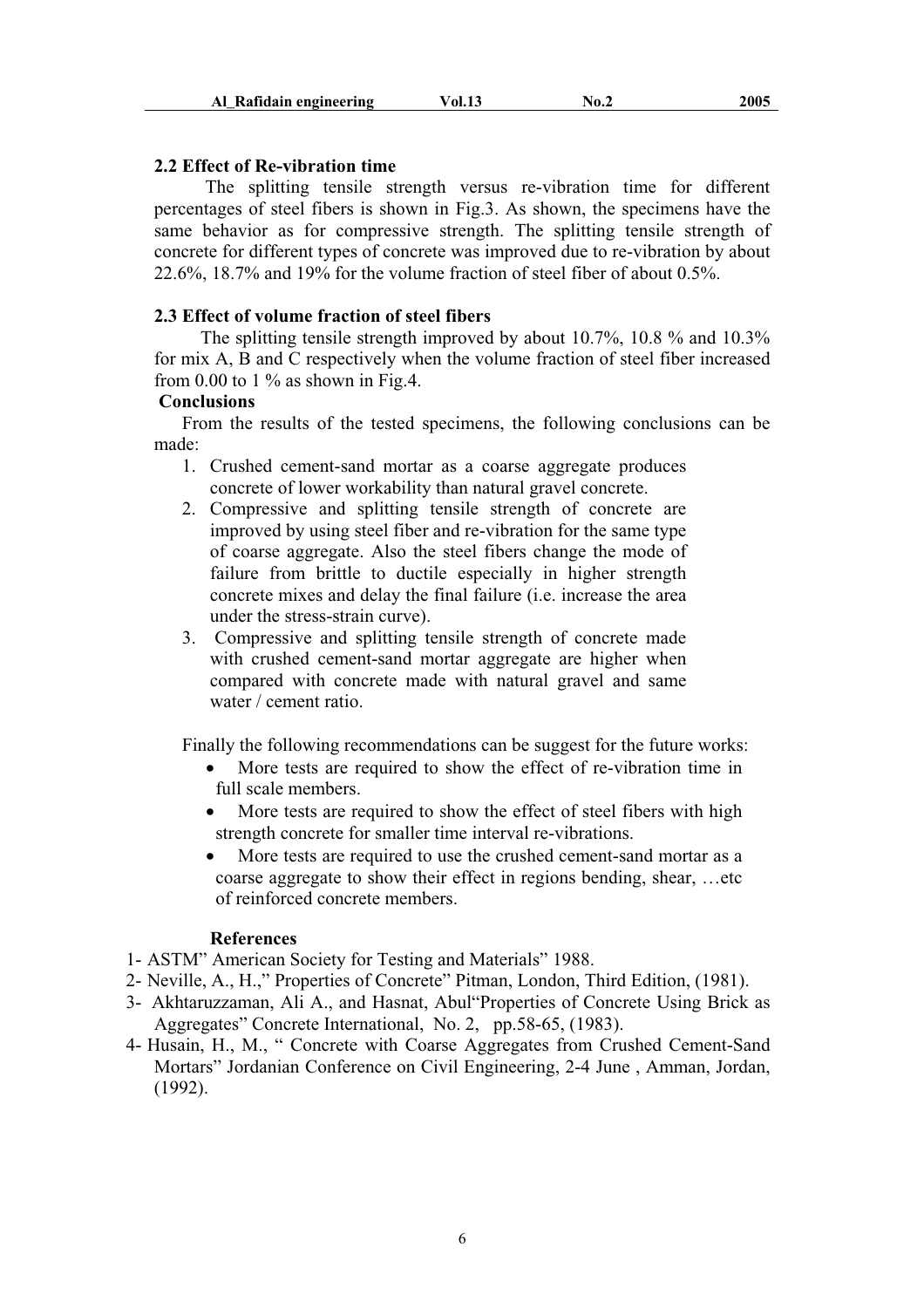- 5- Husain H., M., Saeed A. K. T. and Yousif A., R., " Crushed Cement-Sand Mortar Aggregates for Concrete" Journal of Engineering and Technology, Vol.13, No. 2, Baghdad, Iraq, (1994).
- 6- Yousif A., R.," Crushed Cement-Sand Mortar Aggregates for Replacement of Coarse Gravel in Concrete" Zanco Scientific Journal of Salahaddin University, Vol. 5, No. 4, pp.49-56, Erbil, Iraq, (1998).
- 7- ACI Committee 544, " State of Art Report on Fiber Reinforced Concrete" ACI Manual, Part. 4, (1996).
- 8- Swamy R., N., " Mechanics of Cement Fiber Reinforced Concrete " International Symposium on fiber Concrete), Sp.4, ACI Publication, pp.1-28, (1974).
- 9- Johnston, C.D." Properties of Steel Fiber Reinforced Mortar and Concrete ", Proceedings of Symposium of Fibrous Concrete, Held in London, England, 16 April, pp. 29-47, (1980).
- 10- Qarani O. and. Saeed J. " Strength of Crushed Stone Fibrous Concrete" Journal of Dirasat, Natural and Engineering Science, Vol. 23, No.1, University of Jordan, Jordan pp.8-16, (1996).
- 11- Volick C., A.," Effect of Revibrating Concrete" ACI Journal Vol.55, No.2, pp.721-732, (1958).
- 12- Hana A., Y., and AL- Khalaf M., " Effect of Re-vibration on the Bond Strength Between Concrete and Reinforcement" 2nd Iraqi Conference on Engineering ICE, pp.19-31, (1998).
- 13- Qarani O. "Effect of Re-vibration Time and High Temperature on the High Strength Fibrous Concrete Properties" Proceedings of the First Scientific Conference of Dohuk University, 27-29 April, Dohuk, Iraq, pp. 693-703, (1999).
- 14- Palanjian A., S., K, Ramzi, B., and Dhia N., N.," Effect of Re-vibration on the Strength of Fiber Concrete and Bond Strength Between Fiber Concrete and Reinforcing Steel " Journal of Engineering and Technology, Vol.12, No.5, pp.7- 18, University of Technology, Baghdad, Iraq, (1993).
- 15- AL-Baldawi, T., A., AL-Naib S., B., and Kadir N., A., " The Use of AL- Rahba Crushed Dolomite Limestone as Aggregates in Concrete " Journal of Building Research, Vol.5, N0.2, pp. 1-31, Baghdad, Iraq, (1986).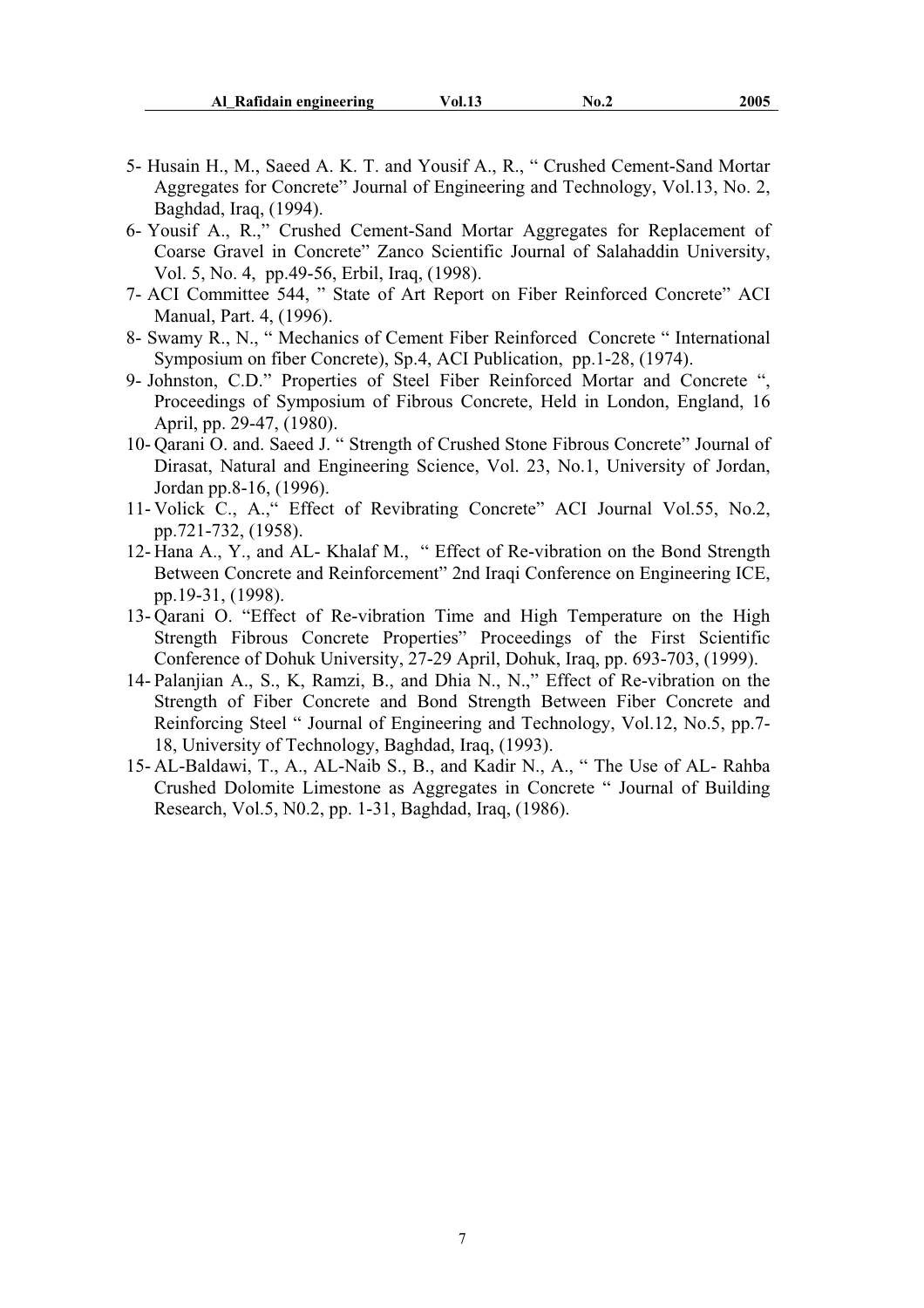|                 |       |               |                     |                             | <b>Table 1. Details and Froperties of the Tested Specimens</b> |
|-----------------|-------|---------------|---------------------|-----------------------------|----------------------------------------------------------------|
| Sp. No.         | $V_f$ | R.V.T.        | fc'                 | ft                          | Remark                                                         |
|                 | $\%$  | hours         | N / mm <sup>2</sup> | $\hbox{N}\,/$ $\hbox{mm}^2$ |                                                                |
| A00             | 0.00  | 0.0           | 24.80               | 2.60                        |                                                                |
| A01             | 0.00  | 0.5           | 27.30               | 2.91                        |                                                                |
| A02             | 0.00  | 1.0           | 28.90               | 3.00                        |                                                                |
| A03             | 0.00  | 2.0           | 26.50               | 2.80                        |                                                                |
| A10             | 0.50  | 0.0           | 26.59               | 3.00                        |                                                                |
| A11             | 0.50  | 0.5           | 29.80               | 3.25                        |                                                                |
| A12             | 0.50  | 1.0           | 32.60               | 3.50                        | Mix A, 1:2:3                                                   |
| A13             | 0.50  | 2.0           | 31.00               | 3.26                        | Natural Gravel                                                 |
| A20             | 1.00  | 0.0           | 27.46               | 3.52                        |                                                                |
| A21             | 1.00  | 0.5           | 29.80               | 3.75                        |                                                                |
| A22             | 1.00  | 1.0           | 31.30               | 3.82                        |                                                                |
| A23             | 1.00  | 2.0           | 30.00               | 3.70                        |                                                                |
| <b>B00</b>      | 0.00  | 0.0           | 26.00               | 2.80                        |                                                                |
| <b>B01</b>      | 0.00  | 0.5           | 28.80               | 3.16                        |                                                                |
| <b>B02</b>      | 0.00  | 1.0           | 30.30               | 3.25                        |                                                                |
| <b>B03</b>      | 0.00  | 2.0           | 29.00               | 3.10                        |                                                                |
| <b>B10</b>      | 0.50  | 0.0           | 27.80               | 3.30                        |                                                                |
| <b>B11</b>      | 0.50  | $0.5^{\circ}$ | 31.00               | 3.55                        | Mix B                                                          |
| <b>B12</b>      | 0.50  | 1.0           | 33.00               | 3.76                        | %50Natural Gravel                                              |
| <b>B13</b>      | 0.50  | 2.0           | 32.00               | 3.62                        | %50Crushed Cement-Sand                                         |
| <b>B20</b>      | 1.00  | 0.0           | 28.80               | 3.80                        | Mortar Aggregate                                               |
| <b>B21</b>      | 1.00  | 0.5           | 31.30               | 4.10                        |                                                                |
| <b>B22</b>      | 1.00  | $1.0$         | 32.90               | 4.20                        |                                                                |
| <b>B23</b>      | 1.00  | 2.0           | 31.80               | 4.00                        |                                                                |
| C <sub>00</sub> | 0.00  | 0.0           | 26.90               | 3.16                        |                                                                |
| C <sub>01</sub> | 0.00  | 0.5           | 29.40               | 3.45                        |                                                                |
| CO <sub>2</sub> | 0.00  | 1.0           | 31.10               | 3.67                        |                                                                |
| CO <sub>3</sub> | 0.00  | 2.0           | 30.0                | 3.45                        |                                                                |
| C10             | 0.50  | 0.0           | 28.73               | 3.60                        | Mix C                                                          |
| C11             | 0.50  | 0.5           | 32.0                | 3.95                        | %100Crushed Cement-Sand                                        |
| C12             | 0.50  | $1.0\,$       | 34.20               | 4.12                        | Mortar Aggregate                                               |
| C13             | 0.50  | 2.0           | 33.00               | 3.90                        |                                                                |
| C20             | 1.00  | 0.0           | 29.68               | 4.25                        |                                                                |
| C21             | 1.00  | 0.5           | 32.30               | 4.60                        |                                                                |
| C22             | 1.00  | $1.0\,$       | 34.00               | 4.70                        |                                                                |
| C <sub>23</sub> | 1.00  | 2.0           | 33.00               | 4.62                        |                                                                |

**Table 1. Details and Properties of the Tested Specimens** 

**Notations:**<br>fc' Co

Compressive strength of concrete based on ASTM specifications, MPa.

ft Splitting tensile strength of concrete, MPa.

R.V.T. Re-vibration time after initial vibration, Seconds.

V<sub>f</sub> Volume fraction of steel fiber%.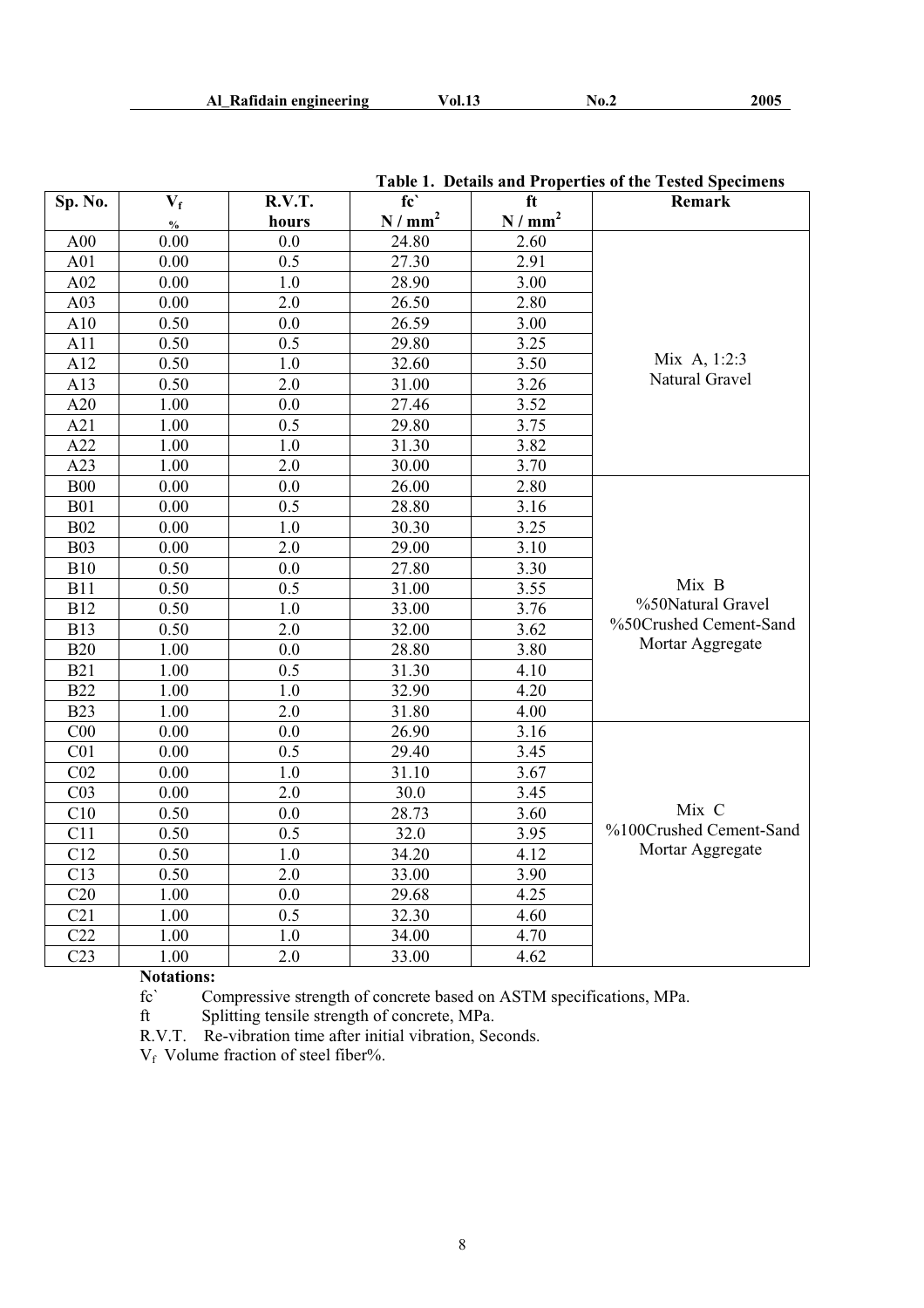

Fig. 1 Compressive strength versus re-vibration time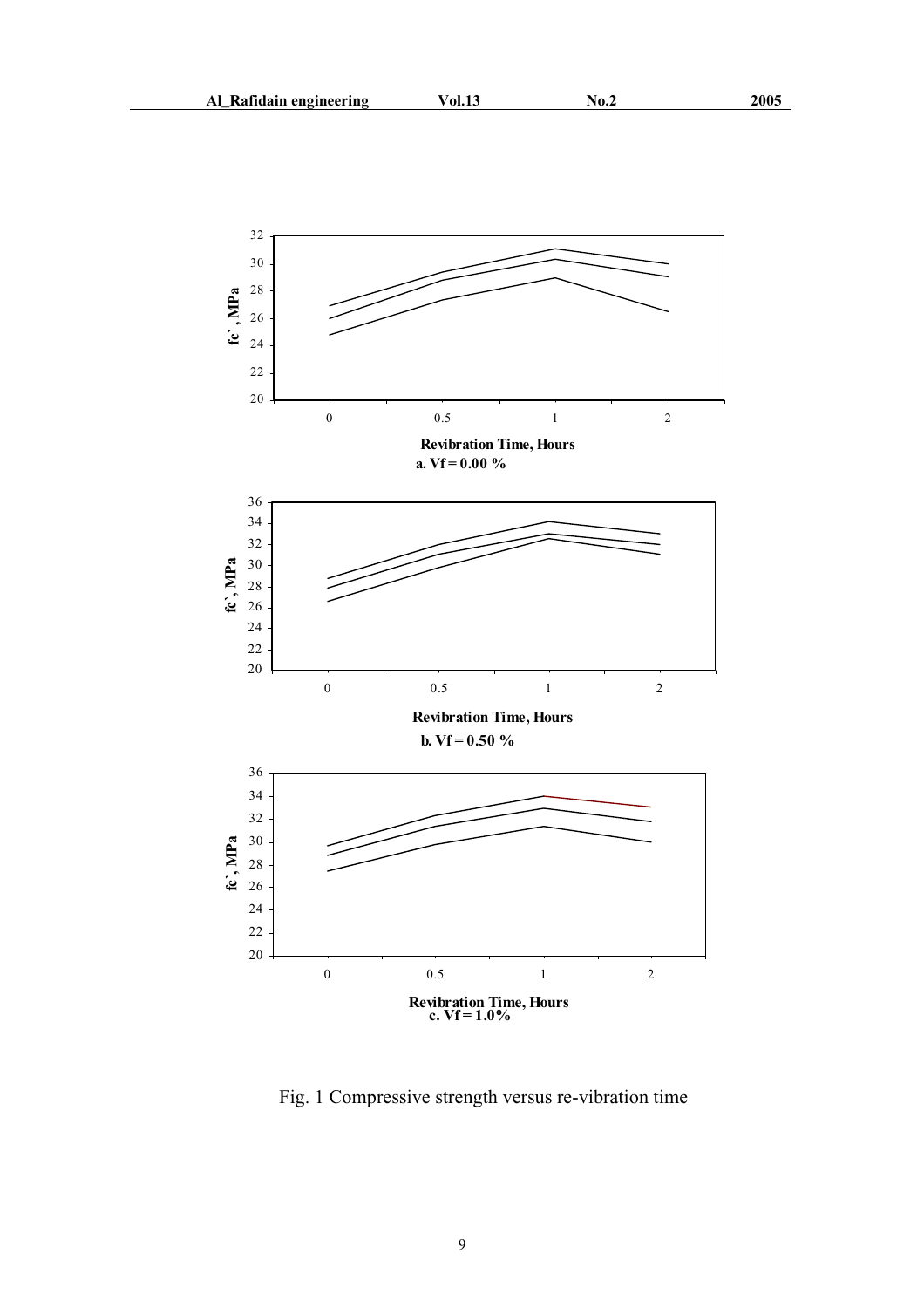

**Fig. 2 Compressive strength versus volume fraction of steel fiber at different re-vibration times**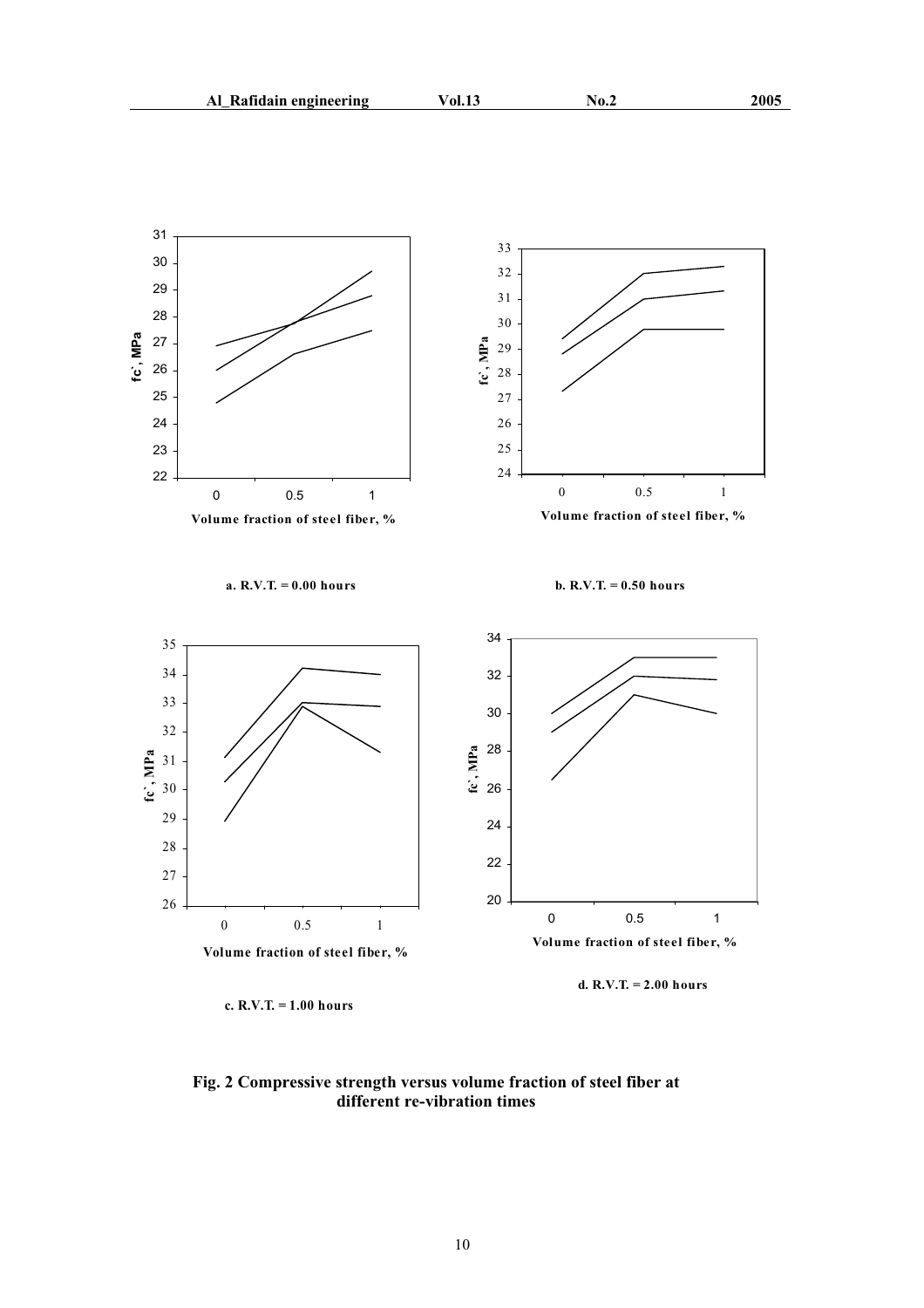

**Fig. 3 Splitting tensile strength versus re-vibration time**